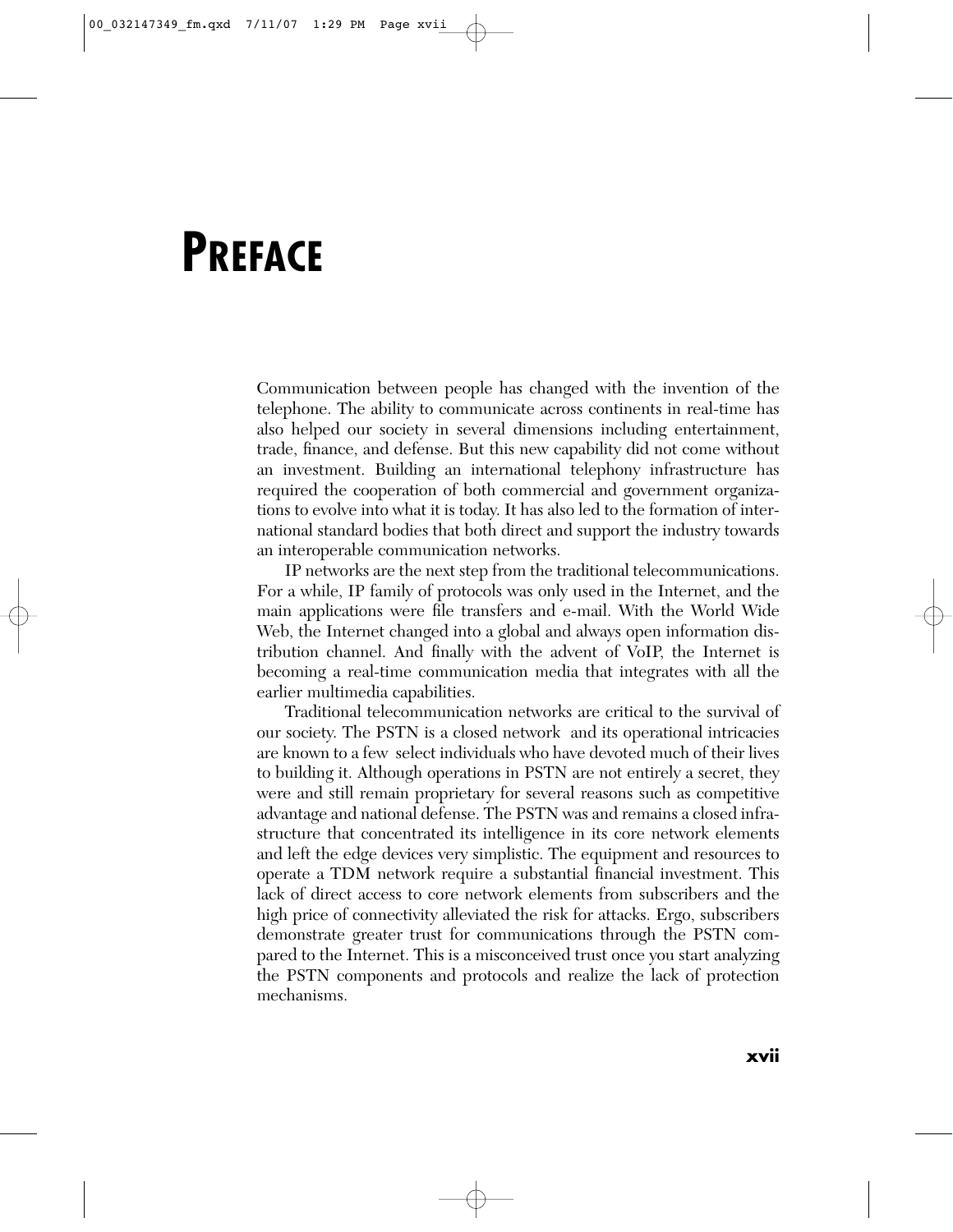In the earlier days of the Internet, security was appalling. The Internet was an open network where anyone could attack anyone anonymously and many of the attack tools were, and still are, available. As such, security research became a standard practice in government, commercial, and academic worlds with globally known research groups in organizations such as DARPA, DISA, CERIAS, MIT CIS, Bellcore, Bell Labs, and many others. Things became a bit more complicated with the transition of critical services such as telephony on the Internet along with other multimedia applications such as video and gaming. And due to the performance, availability, and privacy requirements of these applications, their security requires new approaches and methods compared to traditional IP security. Nevertheless the traditional security objectives apply such as confidentiality, integrity, and availability of services.

Before gaining the interest of the academia, the topic of Internet security has been a secret science, or not even a science. The security field was a competition between hackers and system administrators, in a constant race of "patch and penetrate." Very few people knew what they actually were fixing in the systems when they applied new security updates or patches. And very few hackers understood what the attack tools actually did when they penetrated the services they wanted access to. People spoke of threats, attacks, and security measures that needed to be applied to protect from these attacks. The actual core reasons that enabled the existence of the attacks were not understood. For most of the users of communication systems, these weaknesses were hidden in complex, hard-tounderstand protocols and components used in the implementations.

VoIP has been discussed at length in many textbooks and thus we avoid long discussions of its origins and details on introductory concepts. Instead the book focuses on the details associated with the security of multimedia communications including VoIP. Our purpose is to extend your knowledge of vulnerabilities, attacks, and protection mechanisms of VoIP and generally Internet multimedia applications. We deviate from listing a series of security tools and products and instead provide detailed discussions on actual attacks and vulnerabilities in the network design, implementation, and configuration and protection mechanisms for signaling and media streams, architectural recommendations, and organizational strategy thus enabling you to understand and implement the best countermeasures that are applicable to your environment.

The book is structured so that we start by briefly explaining VoIP networks, and then go through the threats, attacks, and vulnerabilities to